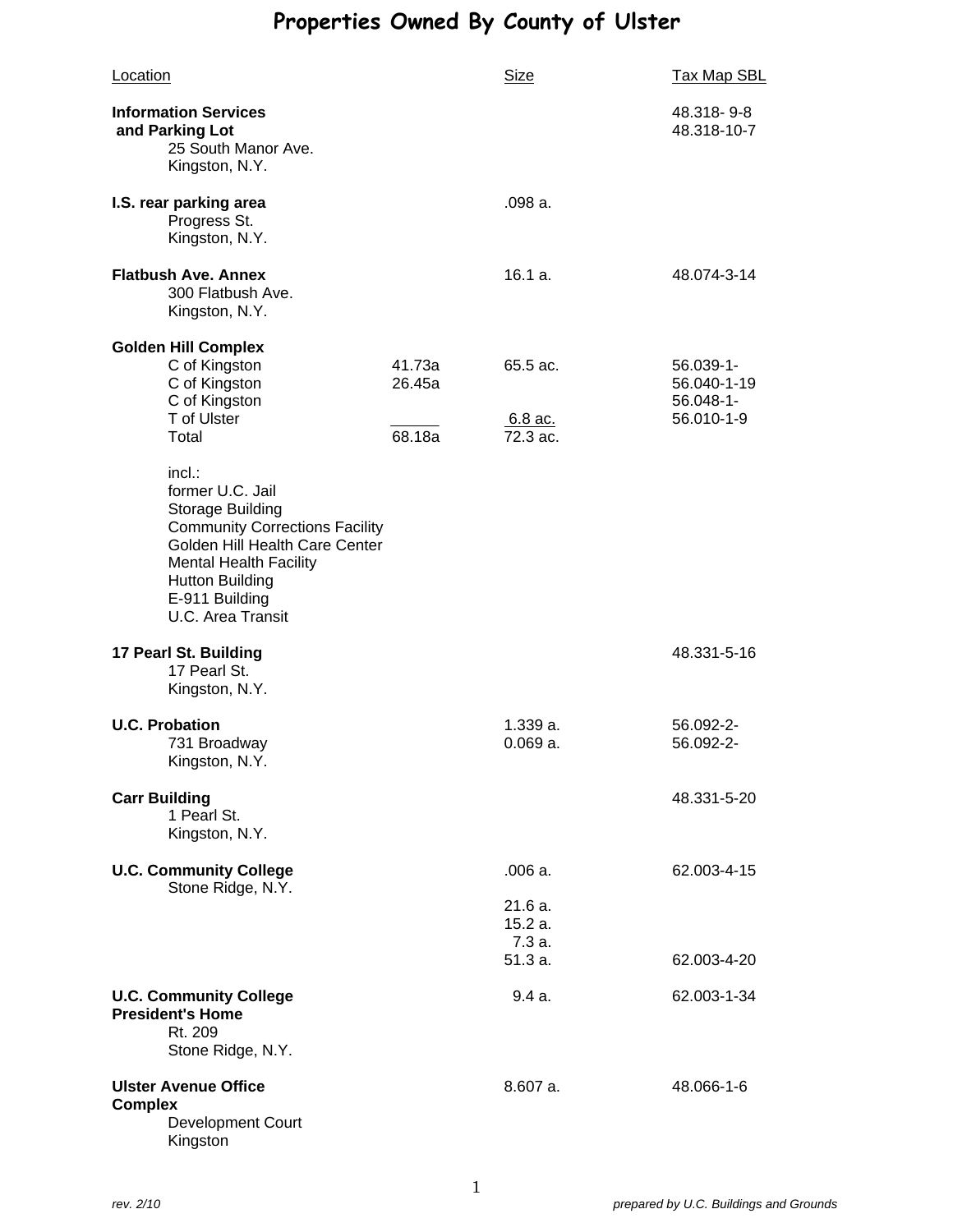| Location                                                                              | <b>Size</b>                                                              | <b>Tax Map SBL</b>                                                                                      |
|---------------------------------------------------------------------------------------|--------------------------------------------------------------------------|---------------------------------------------------------------------------------------------------------|
| <b>U.C. Records Center</b><br>300 Foxhall Avenue, Kingston                            | .906 a.                                                                  | 48.082-1-27                                                                                             |
| <b>U.C. Law Enforcement Center</b><br>380 Blvd., Kingston                             | 15.914 a.<br>$1.354a$ .<br>0.117a.                                       | 56.048-2-6<br>56.048-1-17,17.1                                                                          |
| <b>Matthewis Persen House</b><br>74 John Street<br>Kingston, N.Y.                     | 52 x 107<br>55 x 107<br>117 x 121                                        | 48.331-7-1                                                                                              |
| <b>U.C. Courthouse</b><br>285 Wall Street<br>Kingston, N.Y.                           |                                                                          | 48.331-7-5                                                                                              |
| <b>U.C. Courthouse</b><br><b>Parking Lot Area</b>                                     | 65 x 176<br>120 x 176<br>25 x 157<br>25 x 157<br>25 x 175                | 48.331-7-5                                                                                              |
| <b>Lighthouse Bluff Property (portion of)</b><br><b>River Road</b><br>Town of Esopus  | .398 a                                                                   | 64.3-2-12.2                                                                                             |
| <b>Bridge property</b><br>Main & Huguenot Sts.<br>New Paltz, N.Y.                     | .019a.                                                                   | 86.033-2-7.2                                                                                            |
| <b>U.C. Fairgrounds</b><br>Libertyville Rd.<br><b>New Paltz</b>                       | $50.24a$ .<br>37.60 a.<br>$63.18a$ .<br>151.02 a.                        | 86.003-1-34                                                                                             |
| <b>U.C. Office Building</b><br>244 Fair Street<br>Kingston, N.Y.                      | 47 x 70<br>30 x 47<br>$40 \times 99$<br>25 x 100<br>93 x 143<br>40 x 112 | 48.331-5-1                                                                                              |
| Rear Parking Lot<br>15 Main St. Lot                                                   | .237 a.                                                                  | 48.331-5-2,6<br>48.331-4-13                                                                             |
| U.C. Parks:<br>New Paltz Park & Pool (see U.C. Fair.)<br>Libertyville Road, New Paltz | 151.02 a.                                                                | 86.003-1-34                                                                                             |
| Sojourner Truth Ulster Landing County Park<br>Ulster<br>Saugerties                    | 97.459a.<br>5.0 a.<br>102.459a.                                          | 40.009-1-3<br>40.001-3-17                                                                               |
| <b>U.C. Public Works</b><br>317 Shamrock Lane<br>Kingston, N.Y.                       | 9.31a.                                                                   | 48.078-2-1.2<br>48.079-1-1<br>48.313-1-18.2<br>48.313-1-19<br>48.313-1-20<br>48.313-1-21<br>48.313-1-22 |

2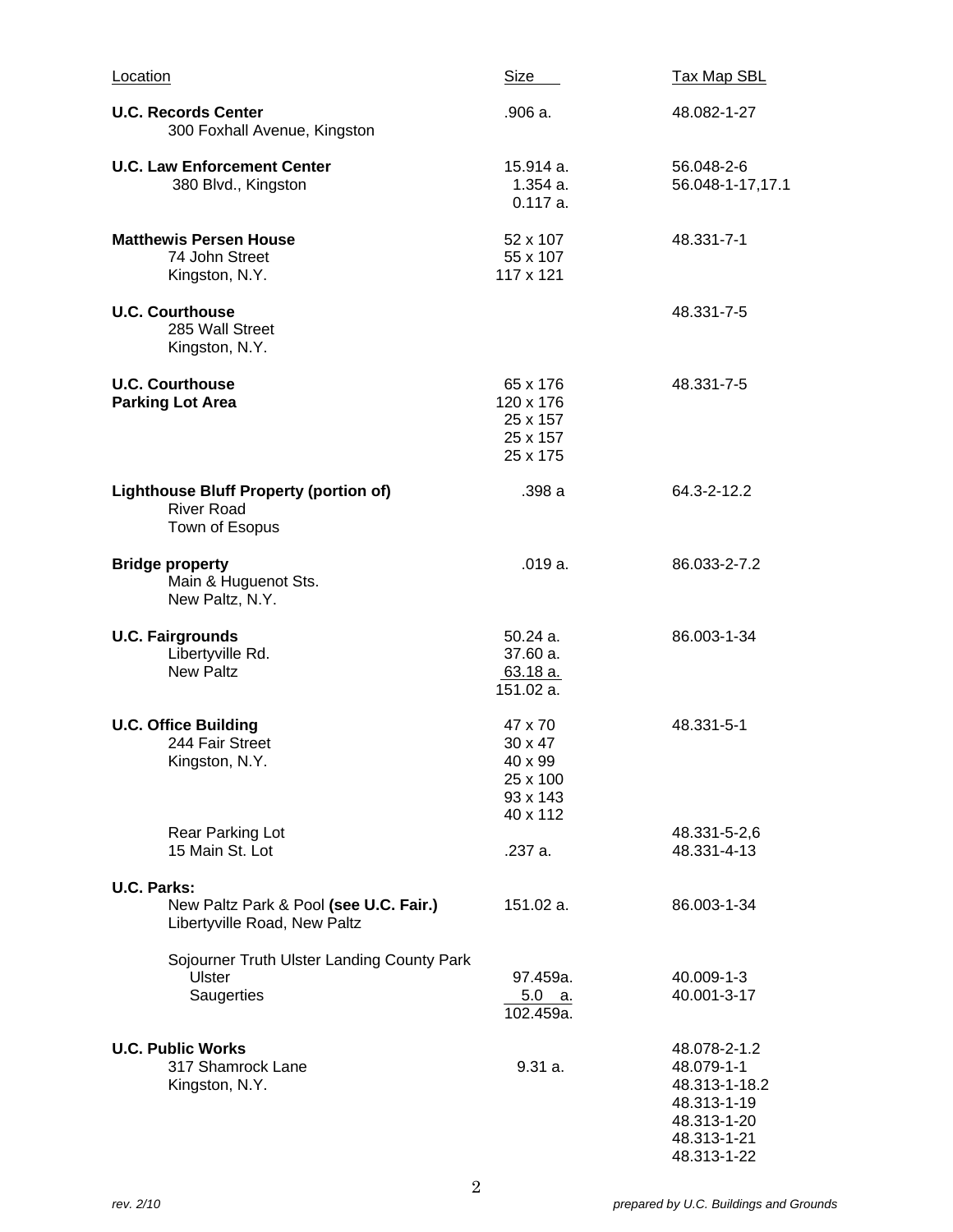| Location                                                                                                                                                                                                                                                                                  | Size Sim                                                                                                                                                                   | <b>Tax Map SBL</b>                                                                                                                                                                                                                 |
|-------------------------------------------------------------------------------------------------------------------------------------------------------------------------------------------------------------------------------------------------------------------------------------------|----------------------------------------------------------------------------------------------------------------------------------------------------------------------------|------------------------------------------------------------------------------------------------------------------------------------------------------------------------------------------------------------------------------------|
| <b>Highway Sub-Stations:</b><br>Accord<br>Denning<br>Hardenburgh<br>Lloyd (closed)<br><b>New Paltz</b><br>Olive<br>Plattekill<br>Saugerties<br>Shandaken<br>Shawangunk, Rt. 52<br>Shawangunk, 40 Kings Ln.<br>Shawangunk, Vasage Rd. (spls)<br>Shawangunk, Bruyn Tpk. (spls)<br>Wawarsing | 2.158a.<br>1.95a.<br>190 x 200<br>$.688 / 2.1$ ac.<br>2.12a.<br>$1.06 / 1.2$ ac.<br>$2.25 / 2.0$ ac.<br>.460 a.<br>.792 a.<br>$1.0 / 1.2$ ac.<br>$2.06 / 2.0$ ac.<br>.65a. | 76.004-1-60<br>58.001-2-18<br>$3.003 - 2 - 2.2$<br>95.002-6-13<br>86.003-1-34<br>36.001-3-32<br>102.001-7-3<br>8.004-11-45<br>8.4-10-14.2<br>$5.014 - 1 - 4$<br>104.002-1-33<br>105.002-1-4.2<br>98.018-2-1<br>106.001-3-21<br>n/a |
| <b>Trudy Resnick Farber Complex</b><br>50 Center St.<br>Ellenville, N.Y.<br>51 Center St. Parking Lot                                                                                                                                                                                     | .563 a.<br>41' x 171'                                                                                                                                                      | 83.077-5-24<br>83.077-5-25<br>83.077-5-26<br>83.077-5-31<br>83.077-7-27                                                                                                                                                            |
| <b>Perrine's Bridge &amp;</b><br>adjacent property (desig. UC Park)<br>Route 213<br>Rifton, N.Y.                                                                                                                                                                                          | 6.6a.                                                                                                                                                                      | 71.003-1-2                                                                                                                                                                                                                         |
| <b>Harry Thayer Park</b><br><b>Thruway Circle</b><br>Kingston, N.Y.                                                                                                                                                                                                                       | 8.97 a.                                                                                                                                                                    | 48.014-1-22                                                                                                                                                                                                                        |
| <b>Properties Acquired in Flood Areas:</b><br><b>Town of Ulster:</b><br>995 Orlando St<br>1001 Orlando St<br>48 Buckley St<br>31 Sandy Rd<br>24-28 Sandy Rd<br>12 Mulvin Dr<br>279-283 Route 28A                                                                                          |                                                                                                                                                                            | 48.48-1-27<br>48.48-1-28<br>48.48-1-2<br>48.18-1-27<br>48.18-1-16<br>39.81-2-34<br>47.2-3-2.100                                                                                                                                    |
| <u>RAILROADS:</u>                                                                                                                                                                                                                                                                         |                                                                                                                                                                            | 47.2-3-2.200                                                                                                                                                                                                                       |
| Formerly Ontario & Western<br>Lines, Inc. -<br>loc. in the towns of Rochester,<br>Marbletown, Rosendale, & Hurley                                                                                                                                                                         | 12 1/2 miles                                                                                                                                                               |                                                                                                                                                                                                                                    |
| Formerly Penn Central Corp. /<br>Ulster & Delaware R.R. -<br>loc. in the City of Kingston, Ulster,<br>Hurley, Kingston, Woodstock, Olive,<br>Shandaken, Pine Hill.<br>(constructed 1868-69 Rondout to Mt. Pleasant)                                                                       | 38.71 miles                                                                                                                                                                |                                                                                                                                                                                                                                    |
| Formerly N.Y. Central R.R. Co. /<br>Stoney Clove and<br>Catskill Mt. R.R. Co.<br>Town of Shandaken                                                                                                                                                                                        |                                                                                                                                                                            | 14.005-2-24<br>14.006-1-58.1<br>14.006-1-58.3                                                                                                                                                                                      |